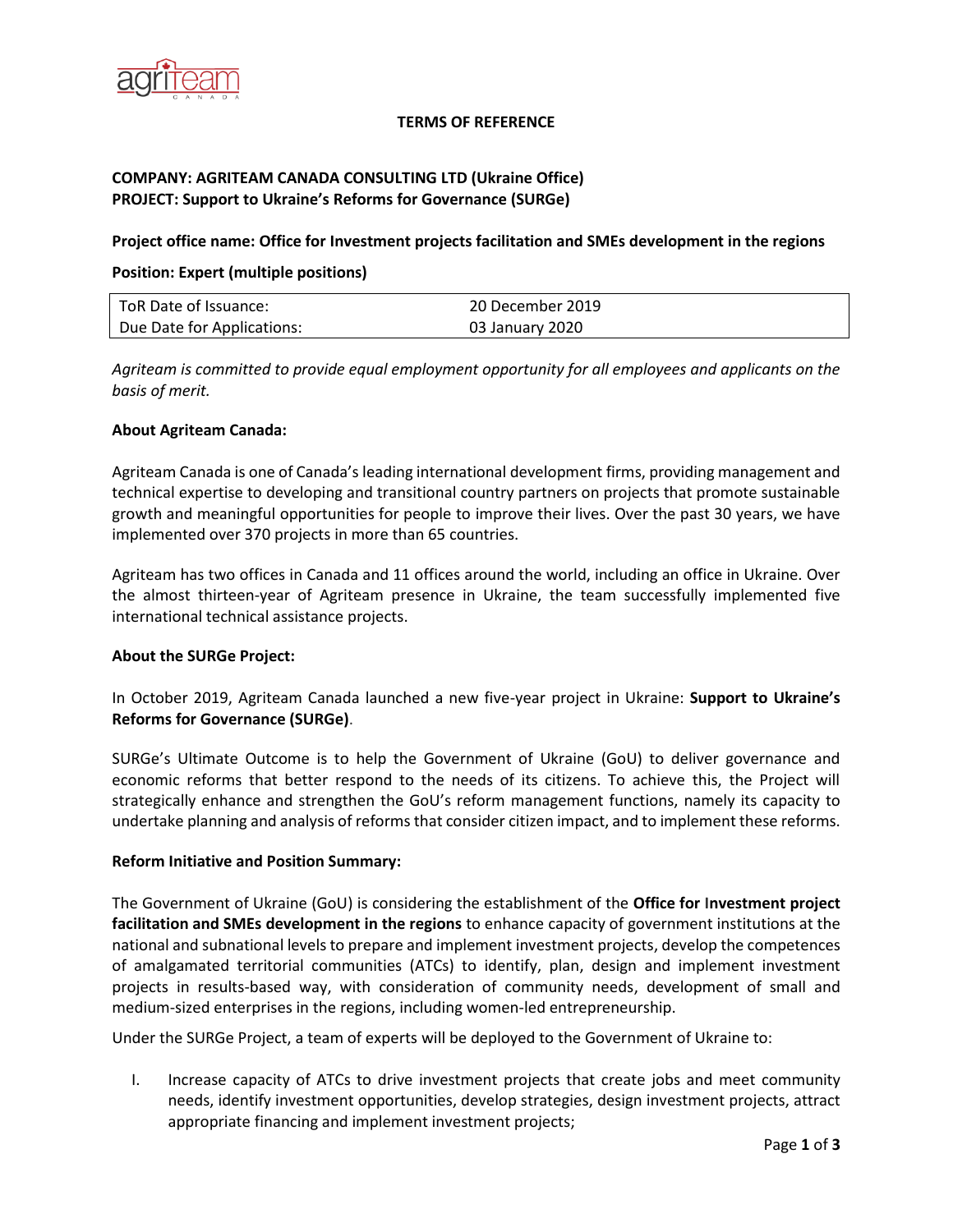

- i. Increase capacity of local authorities to develop methodologies and tools to facilitate investment processes in the regions;
- ii. Support small and medium-sized enterprises, including women-led businesses, in the regions to have access to information, methodologies, tools and governmental support.

For this reform, the SURGe Project is looking for the **Experts** (multiple positions) who work with the team to implement the workstreams outlined above.

The experts will be based in Kyiv.

#### **Level of Effort:** Full time.

The duration of the contract is till June 2020 with a possibility of extensions (subject to additional approvals and results during the previous contract).

For contracting (after the job offer is made), the selected candidate should be able to get registered as a Private Entrepreneur of the 3<sup>rd</sup> group (consultancy services).

#### **Indicative Duties and Responsibilities (scope of work):**

- 1. Together with other experts in the team: define a work plan (general scope of work outlined in the *Reform Initiative and Position Summary* section);
- 2. Ensure delivery of the results as per the agreed scope of work;
- 3. Data and information search, integration and analysis;
- 4. Preparation of materials and presentations, processes description and coordination;
- 5. Participate in development of recommendations, tools, methodologies;
- 6. Participate in development of capacity building programs/practical materials for ATCs;
- 7. Participate in the design and delivery of pilot projects.

#### **Preferred Qualifications and Skills:**

- 1. Master's Degree in Economics, Finance, or other relevant field;
- 2. Strong understanding of GoU economic growth vision and regional development reform agenda, and excellent knowledge of project management principles;
- 3. 5+ years of professional experience in the area of investment projects implementation, projects management, business/governmental consulting or related areas;
- 4. Strong understanding of investment projects design and implementation processes;
- 5. Experience in modelling and analysis of operational processes;
- 6. Impeccable ethical standards;
- 7. Fluent English and Ukrainian.

#### **To apply:**

Submissions must be prepared in English and delivered electronically **by 17:00 Kyiv time on 03 January 2020** to the following address: [valeriias@agriteam.ca.](mailto:valeriias@agriteam.ca)